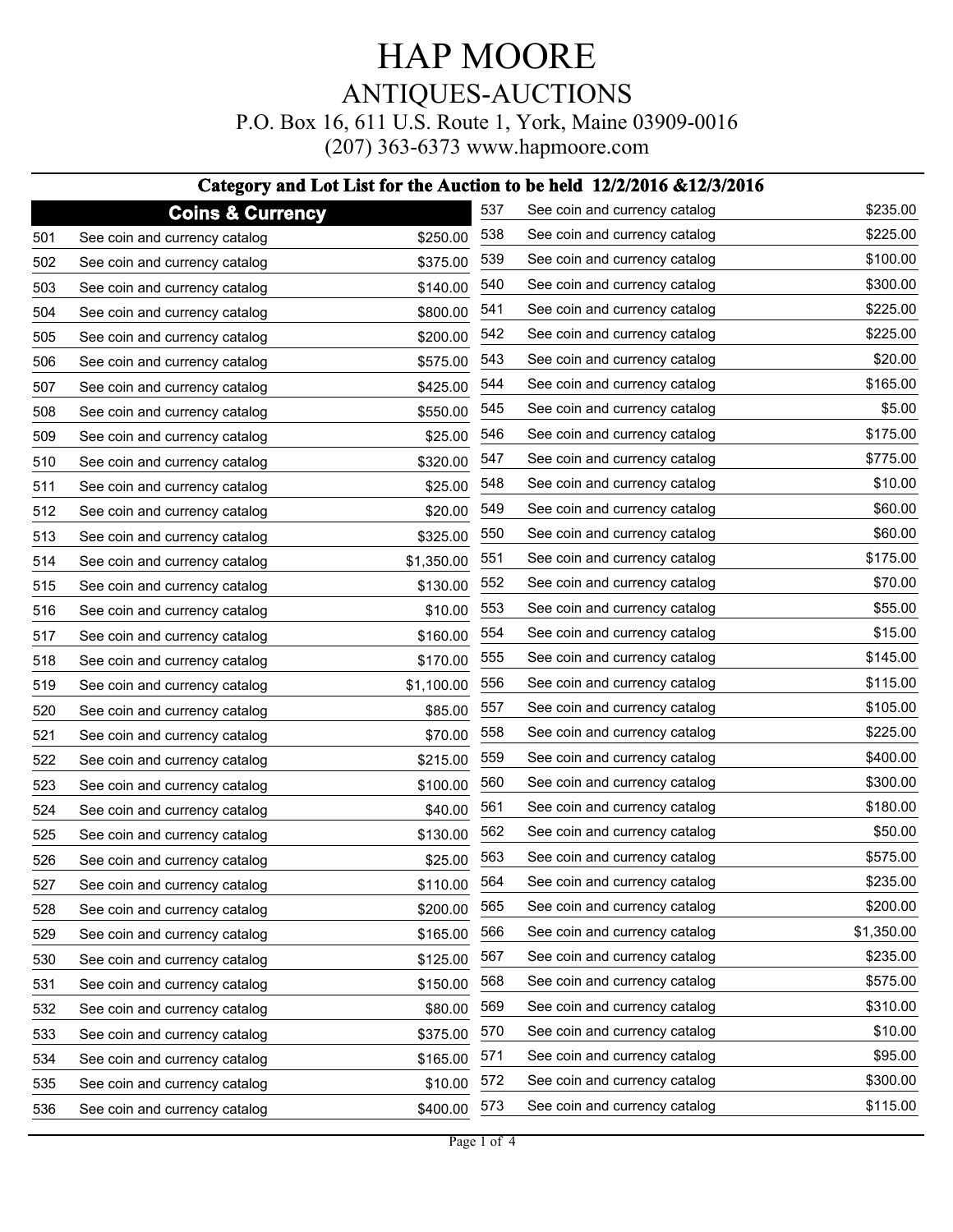## HAP MOORE ANTIQUES-AUCTIONS P.O. Box 16, 611 U.S. Route 1, York, Maine 03909-0016

(207) 363-6373 www.hapmoore.com

#### **Category and Lot List for the Auction to be held 12/2/2016 &12/3/2016**

| 574 | See coin and currency catalog | \$975.00 611 |     | See coin and currency catalog | \$900.00   |
|-----|-------------------------------|--------------|-----|-------------------------------|------------|
| 575 | See coin and currency catalog | \$220.00     | 612 | See coin and currency catalog | \$170.00   |
| 576 | See coin and currency catalog | \$175.00     | 613 | See coin and currency catalog | \$90.00    |
| 577 | See coin and currency catalog | \$250.00     | 614 | See coin and currency catalog | \$200.00   |
| 578 | See coin and currency catalog | \$25.00      | 615 | See coin and currency catalog | \$250.00   |
| 579 | See coin and currency catalog | \$175.00     | 616 | See coin and currency catalog | \$240.00   |
| 580 | See coin and currency catalog | \$220.00     | 617 | See coin and currency catalog | \$450.00   |
| 581 | See coin and currency catalog | \$120.00     | 618 | See coin and currency catalog | \$45.00    |
| 582 | See coin and currency catalog | \$60.00      | 619 | See coin and currency catalog | \$115.00   |
| 583 | See coin and currency catalog | \$120.00     | 620 | See coin and currency catalog | \$60.00    |
| 584 | See coin and currency catalog | \$70.00      | 621 | See coin and currency catalog | \$690.00   |
| 585 | See coin and currency catalog | \$20.00      | 622 | See coin and currency catalog | \$80.00    |
| 586 | See coin and currency catalog | \$115.00     | 623 | See coin and currency catalog | \$80.00    |
| 587 | See coin and currency catalog | \$240.00     | 624 | See coin and currency catalog | \$475.00   |
| 588 | See coin and currency catalog | \$140.00     | 625 | See coin and currency catalog | \$750.00   |
| 589 | See coin and currency catalog | \$5.00       | 626 | See coin and currency catalog | \$1,150.00 |
| 590 | See coin and currency catalog | \$135.00     | 627 | See coin and currency catalog | \$170.00   |
| 591 | See coin and currency catalog | \$130.00     | 628 | See coin and currency catalog | \$380.00   |
| 592 | See coin and currency catalog | \$90.00      | 629 | See coin and currency catalog | \$525.00   |
| 593 | See coin and currency catalog | \$235.00     | 630 | See coin and currency catalog | \$130.00   |
| 594 | See coin and currency catalog | \$275.00     | 631 | See coin and currency catalog | \$45.00    |
| 595 | See coin and currency catalog | \$70.00      | 632 | See coin and currency catalog | \$950.00   |
| 596 | See coin and currency catalog | \$120.00     | 633 | See coin and currency catalog | \$110.00   |
| 597 | See coin and currency catalog | \$180.00     | 634 | See coin and currency catalog | \$320.00   |
| 598 | See coin and currency catalog | \$190.00     | 635 | See coin and currency catalog | \$120.00   |
| 599 | See coin and currency catalog | \$200.00     | 636 | See coin and currency catalog | \$15.00    |
| 600 | See coin and currency catalog | \$180.00     | 637 | See coin and currency catalog | \$155.00   |
| 601 | See coin and currency catalog | \$260.00 638 |     | See coin and currency catalog | \$350.00   |
| 602 | See coin and currency catalog | \$135.00     | 639 | See coin and currency catalog | \$1,750.00 |
| 603 | See coin and currency catalog | \$220.00     | 640 | See coin and currency catalog | \$100.00   |
| 604 | See coin and currency catalog | \$130.00     | 641 | See coin and currency catalog | \$450.00   |
| 605 | See coin and currency catalog | \$45.00      | 642 | See coin and currency catalog | \$150.00   |
| 606 | See coin and currency catalog | \$125.00     | 643 | See coin and currency catalog | \$450.00   |
| 607 | See coin and currency catalog | \$20.00      | 644 | See coin and currency catalog | \$2,000.00 |
| 608 | See coin and currency catalog | \$2,700.00   | 645 | See coin and currency catalog | \$135.00   |
| 609 | See coin and currency catalog | \$1,975.00   | 646 | See coin and currency catalog | \$235.00   |
| 610 | See coin and currency catalog | \$1,550.00   | 647 | See coin and currency catalog | \$250.00   |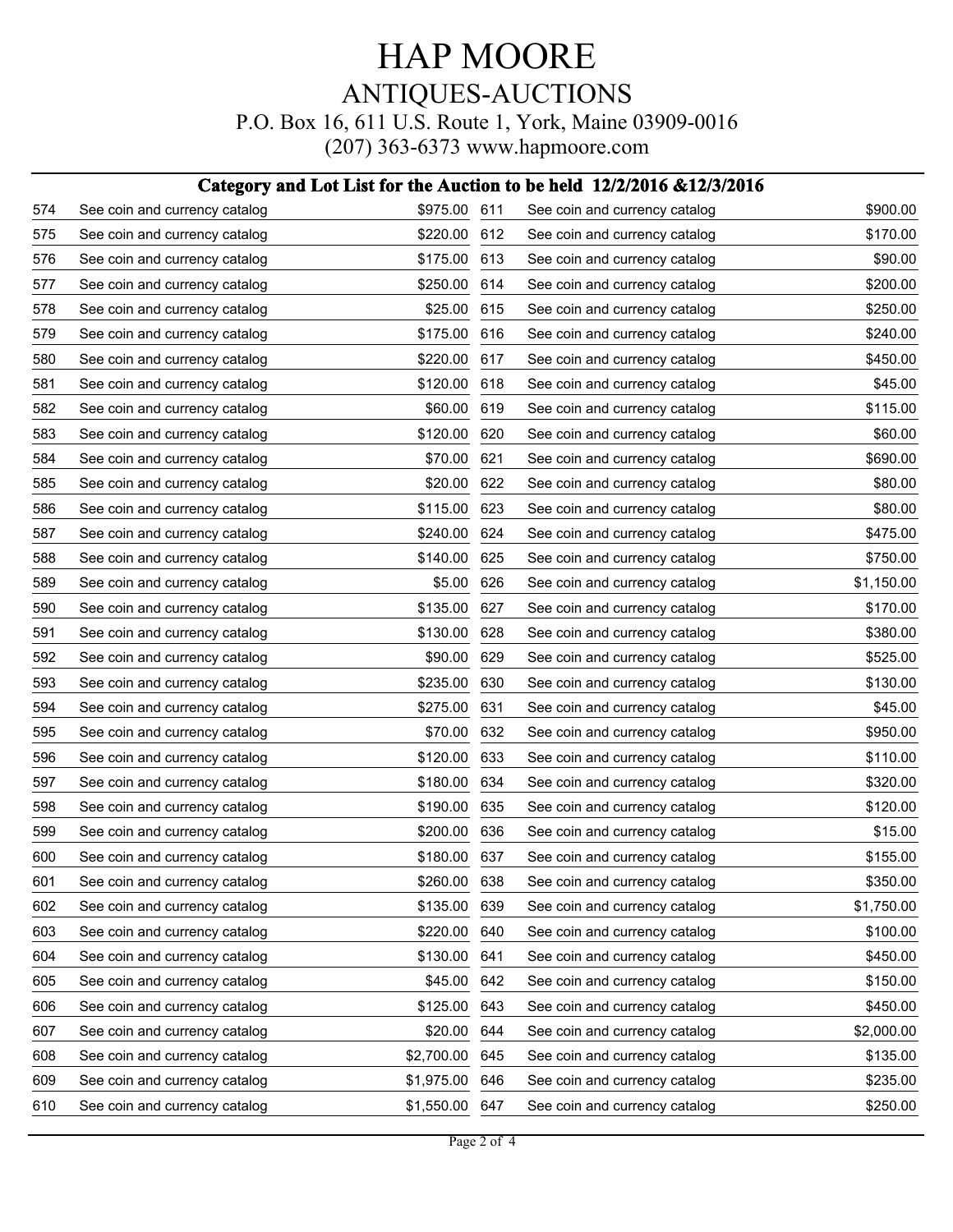## HAP MOORE ANTIQUES-AUCTIONS P.O. Box 16, 611 U.S. Route 1, York, Maine 03909-0016

(207) 363-6373 www.hapmoore.com

#### **Category and Lot List for the Auction to be held 12/2/2016 &12/3/2016**

| 648 | See coin and currency catalog | \$400.00 685 |     | See coin and currency catalog        | \$15.00  |
|-----|-------------------------------|--------------|-----|--------------------------------------|----------|
| 649 | See coin and currency catalog | \$200.00     | 686 | See coin and currency catalog        | \$20.00  |
| 650 | See coin and currency catalog | \$1,400.00   | 687 | See coin and currency catalog        | \$305.00 |
| 651 | See coin and currency catalog | \$120.00     | 688 | See coin and currency catalog        | \$120.00 |
| 652 | See coin and currency catalog | \$130.00     | 689 | See coin and currency catalog        | \$10.00  |
| 653 | See coin and currency catalog | \$70.00      | 690 | See coin and currency catalog        | \$170.00 |
| 654 | See coin and currency catalog | \$255.00     | 691 | See coin and currency catalog        | \$145.00 |
| 655 | See coin and currency catalog | \$275.00     | 692 | See coin and currency catalog        | \$105.00 |
| 656 | See coin and currency catalog | \$375.00     | 693 | See coin and currency catalog        | \$70.00  |
| 657 | See coin and currency catalog | \$185.00     | 694 | See coin and currency catalog        | \$20.00  |
| 658 | See coin and currency catalog | \$1,325.00   | 695 | See coin and currency catalog        | \$825.00 |
| 659 | See coin and currency catalog | \$1,700.00   | 696 | See coin and currency catalog        | \$20.00  |
| 660 | See coin and currency catalog | \$625.00     | 697 | See coin and currency catalog        | \$25.00  |
| 661 | See coin and currency catalog | \$375.00     | 698 | See coin and currency catalog        | \$25.00  |
| 662 | See coin and currency catalog | \$425.00     | 728 | See coin and currency catalog        | \$50.00  |
| 663 | See coin and currency catalog | \$100.00     | 729 | See coin and currency catalog        | \$325.00 |
| 664 | See coin and currency catalog | \$80.00      | 730 | See coin and currency catalog        | \$60.00  |
| 665 | See coin and currency catalog | \$175.00     | 731 | See coin and currency catalog        | \$70.00  |
| 666 | See coin and currency catalog | \$15.00      | 732 | See coin and currency catalog        | \$35.00  |
| 667 | See coin and currency catalog | \$525.00     | 733 | See coin and currency catalog        | \$50.00  |
| 668 | See coin and currency catalog | \$325.00     | 734 | See coin and currency catalog        | \$45.00  |
| 669 | See coin and currency catalog | \$90.00      |     |                                      |          |
| 670 | See coin and currency catalog | \$1,950.00   |     | <b>Stamps</b>                        |          |
| 671 | See coin and currency catalog | \$1,150.00   | 699 | See coin, currency and stamp catalog | \$575.00 |
| 672 | See coin and currency catalog | \$825.00     | 700 | See coin, currency and stamp catalog | \$100.00 |
| 673 | See coin and currency catalog | \$275.00     | 701 | See coin, currency and stamp catalog | \$125.00 |
| 674 | See coin and currency catalog | \$65.00      | 702 | See coin, currency and stamp catalog | \$325.00 |
| 675 | See coin and currency catalog | \$20.00 703  |     | See coin, currency and stamp catalog | \$5.00   |
| 676 | See coin and currency catalog | \$20.00      | 704 | See coin, currency and stamp catalog | \$65.00  |
| 677 | See coin and currency catalog | \$55.00      | 705 | See coin, currency and stamp catalog | \$45.00  |
| 678 | See coin and currency catalog | \$80.00      | 706 | See coin, currency and stamp catalog | \$75.00  |
| 679 | See coin and currency catalog | \$80.00      | 707 | See coin, currency and stamp catalog | \$100.00 |
| 680 | See coin and currency catalog | \$120.00     | 708 | See coin, currency and stamp catalog | \$10.00  |
| 681 | See coin and currency catalog | \$150.00     | 709 | See coin, currency and stamp catalog | \$5.00   |
| 682 | See coin and currency catalog | \$90.00      | 710 | See coin, currency and stamp catalog | \$10.00  |
| 683 | See coin and currency catalog | \$25.00      | 711 | See coin, currency and stamp catalog | \$25.00  |
| 684 | See coin and currency catalog | \$20.00      | 712 | See coin, currency and stamp catalog | \$5.00   |